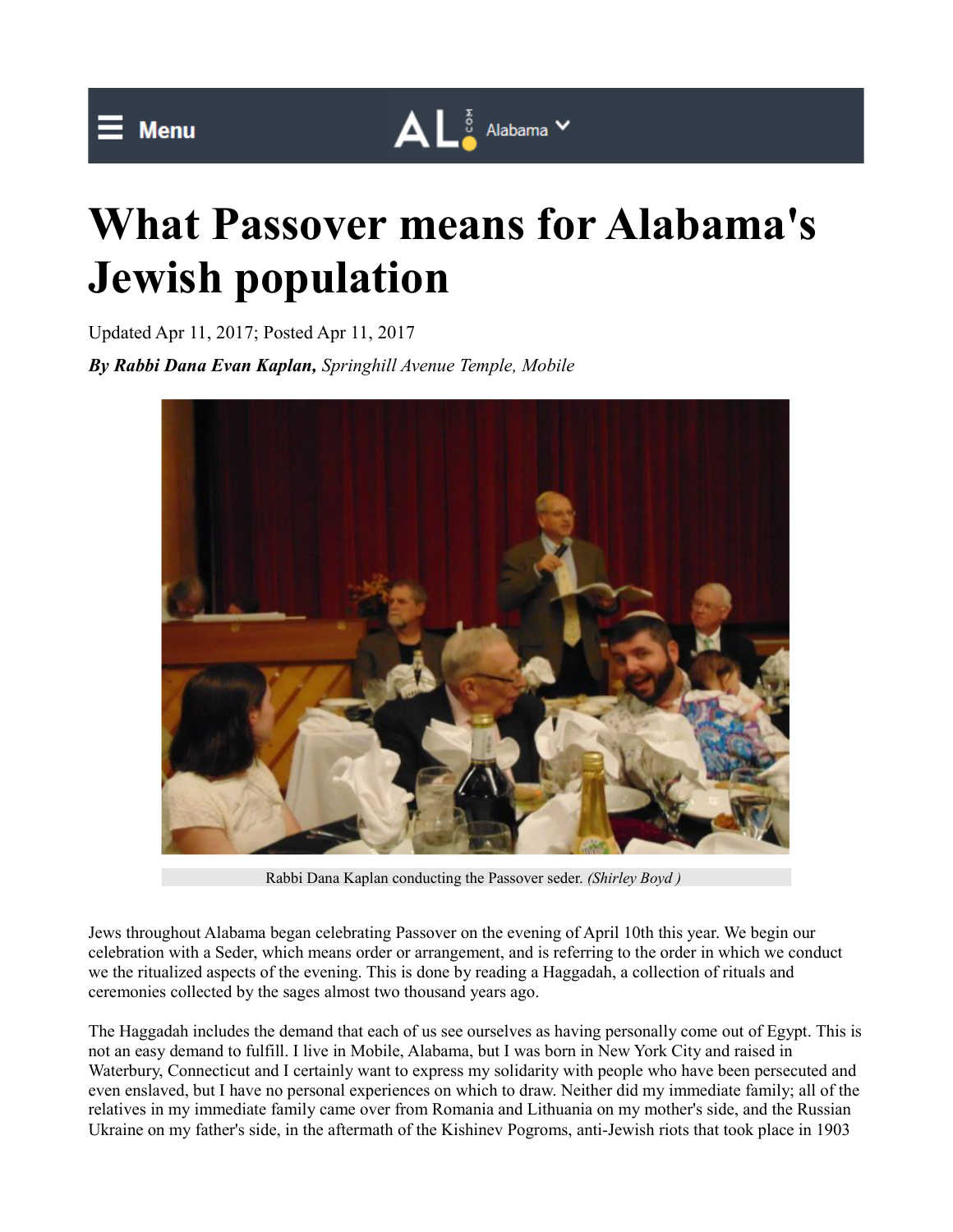## and 1905.

While this frightened them enough to leave their homes, jobs and families to travel across the Atlantic ocean to a country they had only heard about, it put them out of harm's way long before horrific slaughter of World War I, and the Nazi holocaust of World War II.

It is a challenge to take this obligation seriously. How am I supposed to feel something that I did not actually experience? This is the leap of faith that Passover demands of us; we are not commanded to believe that these events actually occurred in the precise manner that they are described in the Hebrew Bible.

Religion is not history, and history is not religion.

We do not care if some of the details are wrong, or even if it was created from the Israelites imagination, hundreds of years after the fact. What we are commanded to do is to feel as if we, ourselves had actually been slaves in Egypt. What we are commanded to feel is that we, ourselves, were brought out of slavery, by God and redeemed. This is a religious transformation of the first order, we are going from abject slavery to liberation and freedom, which is euphoric, yet also intimidating. What can make that abstract transformation real is the sensory experience that we aim to recreate.

We need to see, feel and even smell and taste, slavery and the process of redemption and finally the actual exodus. The sensory experience is centered on the Seder plate, which holds food items that symbolize the historico-religious scenario.

There is *karpas*, usually parsley, which represents the early years of flourishing in Egypt. Joseph had risen from house servant to prime minister, and had brought his brothers to Egypt to settle and live in safety and security. We dip the parsley into salt water to taste the tears that the later Israelites shed when the Egyptians enslaved them.

There is a stinging paradox in the story of how a group was first warmly greeted, then bitterly betrayed and enslaved.

There is also, *maror,* bitter herbs that can be red or white horseradish. We make a matzah sandwich with the bitter herbs because the matzahs represent our poverty as slaves, as well as the rush that we were in to flee and the bitter herbs inside represent the bitterness of slavery. The Haggadah asks us to make a second sandwich, with maror, matzah and *charoset,* a sweet mix of apples, nut, wine, honey and cinnamon. The c*haroset* looks like the mortar that the Israelites used to construct buildings as slaves in Egypt.

I never understood why it tasted so good if it was supposed to represent the mortar, we made and used as slaves. Certainly it should be more bitter than the bitter herbs, or at least more bland than the matzahs. Instead we have a paste that may look like mortar, but tastes like spiked fruit salad with nuts and a dash of cinnamon. The answer appears to come from the Song of Songs, the book from the Hebrew Bible that my congregation is going to start studying on our Wednesday night Torah studies, starting this coming week.

According to the Midrash, the Israelite women found an apple orchard where they could take their husbands for a moment of quiet intimacy to counteract the Pharaoh's vicious attempt to stop all future generations. As it says in the Song of Songs 7:12-13, "Come, my beloved, let us go into the open; let us lodge among the henna shrubs. Let us go early to the vineyards; let us see if the vine has flowered, if its blossoms have opened, if the pomegranates are in bloom. There I will give my love to you."

Everything that we do on Passover is designed to help us to feel the experience. To my surprise not all of it is negative, there is definitely that aspect of it, the matzah for example which represents the frantic rush to leave Egypt before the Egyptians changed their minds, the herbs representing the bitterness of slavery, but there is also the sweeter elements such as the *charoset*, that looks like something negative, but tastes a little bit like future